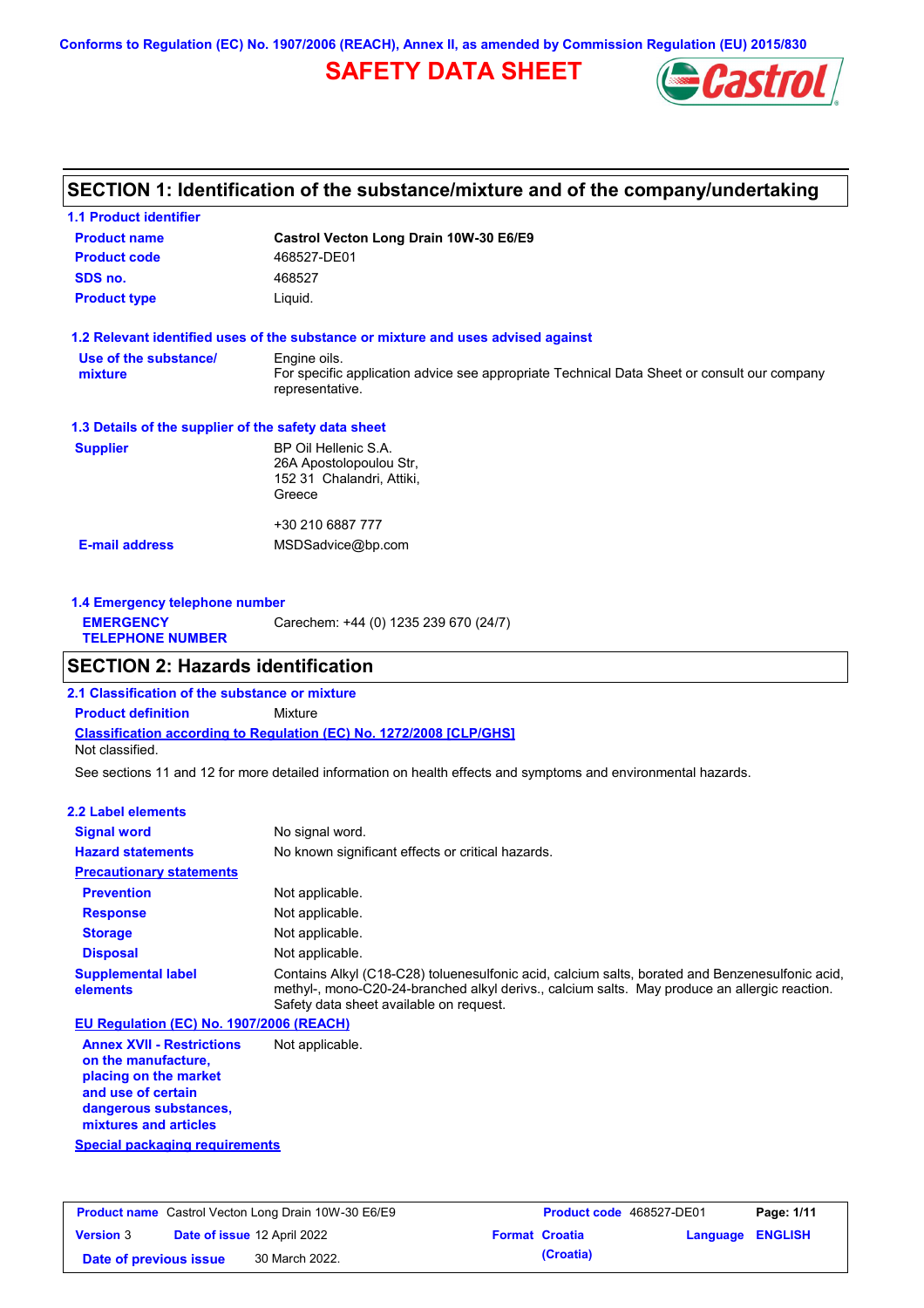### **SECTION 2: Hazards identification**

| <b>Containers to be fitted</b><br>with child-resistant<br>fastenings                                                     | Not applicable.                                                                                                                                                                                                          |  |  |
|--------------------------------------------------------------------------------------------------------------------------|--------------------------------------------------------------------------------------------------------------------------------------------------------------------------------------------------------------------------|--|--|
| <b>Tactile warning of danger</b><br>Not applicable.                                                                      |                                                                                                                                                                                                                          |  |  |
| 2.3 Other hazards                                                                                                        |                                                                                                                                                                                                                          |  |  |
| <b>Results of PBT and vPvB</b><br>assessment                                                                             | Product does not meet the criteria for PBT or vPvB according to Regulation (EC) No. 1907/2006,<br>Annex XIII.                                                                                                            |  |  |
| <b>Product meets the criteria</b><br>for PBT or vPvB according<br>to Regulation (EC) No.<br><b>1907/2006, Annex XIII</b> | This mixture does not contain any substances that are assessed to be a PBT or a vPvB.                                                                                                                                    |  |  |
| Other hazards which do<br>not result in classification                                                                   | Defatting to the skin.<br>USED ENGINE OILS<br>Used engine oil may contain hazardous components which have the potential to cause skin<br>cancer.<br>See Toxicological Information, section 11 of this Safety Data Sheet. |  |  |

## **SECTION 3: Composition/information on ingredients**

**Mixture** 

#### **3.2 Mixtures**

**Product definition**

Highly refined base oil (IP 346 DMSO extract < 3%). Proprietary performance additives. **Product/ingredient % Regulation (EC) No. Identifiers Type**

| <b>FIVALLATION</b><br>name                                                                       | 19611111619                                                                                | 70   | <b>NGYMANON (LV) NO.</b><br>1272/2008 [CLP] | <u>i ype</u> |
|--------------------------------------------------------------------------------------------------|--------------------------------------------------------------------------------------------|------|---------------------------------------------|--------------|
| reaction mass of isomers of:<br>$C7-9-alkyl$ 3-(3,5-di-tert-butyl-<br>4-hydroxyphenyl)propionate | REACH #: 01-0000015551-76 ≤3<br>$EC: 406-040-9$<br>CAS: 125643-61-0<br>Index: 607-530-00-7 |      | Aquatic Chronic 4, H413                     | $[1]$        |
| Alkyl (C18-C28) toluenesulfonic acid,<br>calcium salts, borated                                  | $EC:$ -<br>$CAS: -$                                                                        | ≤0.3 | Skin Sens, 1B, H317<br>Repr. 2, H361d       | $[1]$        |
| Benzenesulfonic acid, methyl-, mono-<br>C20-24-branched alkyl derivs.,                           | CAS: 722503-68-6                                                                           | ≤0.3 | Skin Sens, 1B, H317                         | $[1]$        |

calcium salts

**See Section 16 for the full text of the H statements declared above.**

**Type** 

[1] Substance classified with a health or environmental hazard

[2] Substance with a workplace exposure limit

[3] Substance meets the criteria for PBT according to Regulation (EC) No. 1907/2006, Annex XIII

[4] Substance meets the criteria for vPvB according to Regulation (EC) No. 1907/2006, Annex XIII

[5] Substance of equivalent concern

[6] Additional disclosure due to company policy

Occupational exposure limits, if available, are listed in Section 8.

### **SECTION 4: First aid measures**

#### Do not induce vomiting unless directed to do so by medical personnel. Get medical attention if symptoms occur. In case of contact, immediately flush eyes with plenty of water for at least 15 minutes. Eyelids should be held away from the eyeball to ensure thorough rinsing. Check for and remove any contact lenses. Get medical attention. **4.1 Description of first aid measures** If inhaled, remove to fresh air. In case of inhalation of decomposition products in a fire, symptoms may be delayed. The exposed person may need to be kept under medical surveillance for 48 hours. Get medical attention if symptoms occur. **Ingestion Inhalation Eye contact Protection of first-aiders** No action shall be taken involving any personal risk or without suitable training. **Skin contact** Wash skin thoroughly with soap and water or use recognised skin cleanser. Remove contaminated clothing and shoes. Wash clothing before reuse. Clean shoes thoroughly before reuse. Get medical attention if irritation develops.

### **4.2 Most important symptoms and effects, both acute and delayed**

See Section 11 for more detailed information on health effects and symptoms.

| <b>Product name</b> Castrol Vecton Long Drain 10W-30 E6/E9 |  | <b>Product code</b> 468527-DE01    |  | Page: 2/11            |                         |  |
|------------------------------------------------------------|--|------------------------------------|--|-----------------------|-------------------------|--|
| <b>Version 3</b>                                           |  | <b>Date of issue 12 April 2022</b> |  | <b>Format Croatia</b> | <b>Language ENGLISH</b> |  |
| Date of previous issue                                     |  | 30 March 2022.                     |  | (Croatia)             |                         |  |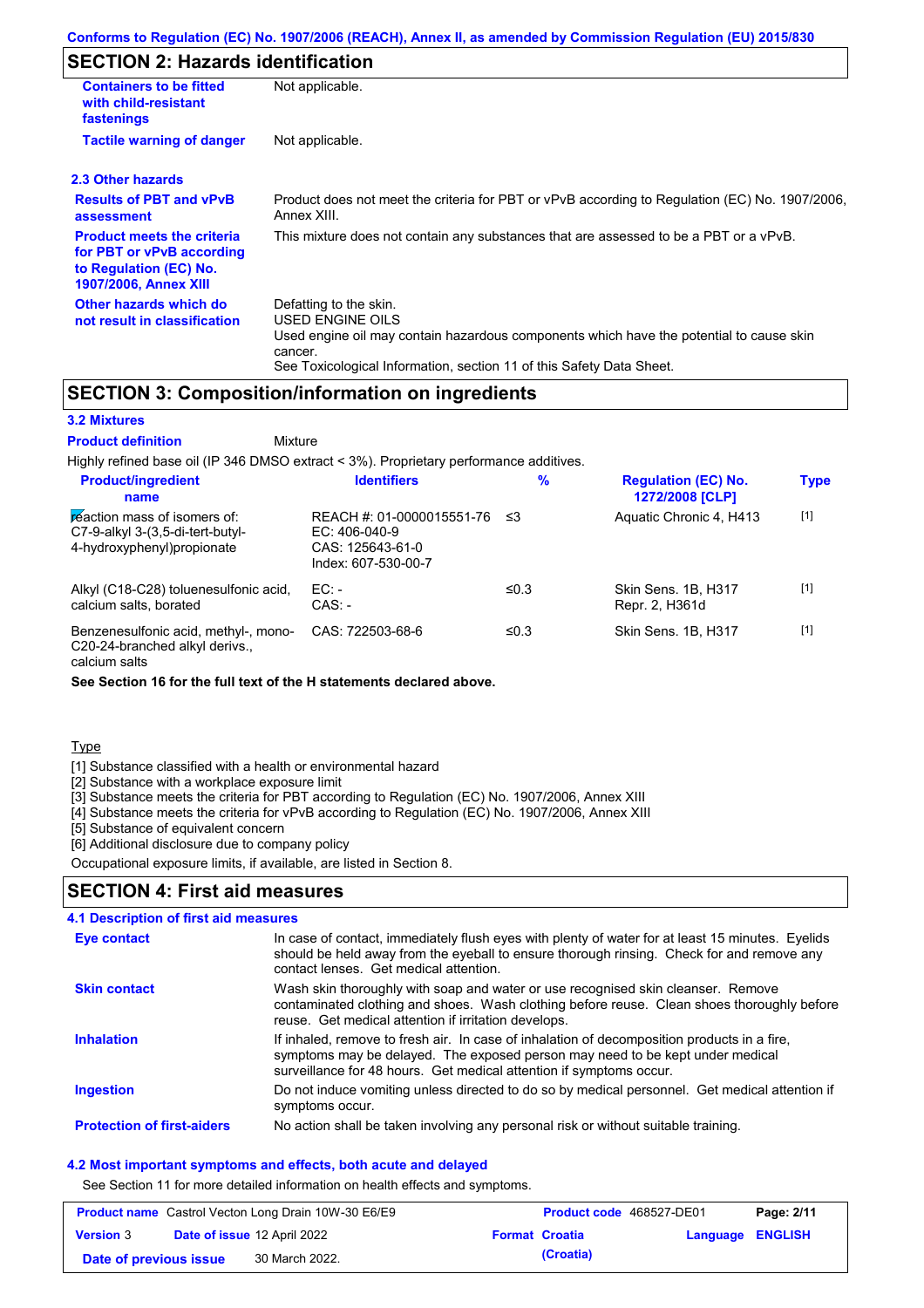## **SECTION 4: First aid measures**

| <b>Potential acute health effects</b> |                                                                                                                                                                          |  |  |  |
|---------------------------------------|--------------------------------------------------------------------------------------------------------------------------------------------------------------------------|--|--|--|
| <b>Inhalation</b>                     | Exposure to decomposition products may cause a health hazard. Serious effects may be<br>delayed following exposure.                                                      |  |  |  |
| <b>Ingestion</b>                      | No known significant effects or critical hazards.                                                                                                                        |  |  |  |
| <b>Skin contact</b>                   | Defatting to the skin. May cause skin dryness and irritation.                                                                                                            |  |  |  |
| <b>Eye contact</b>                    | No known significant effects or critical hazards.                                                                                                                        |  |  |  |
|                                       | Delayed and immediate effects as well as chronic effects from short and long-term exposure                                                                               |  |  |  |
| <b>Inhalation</b>                     | Overexposure to the inhalation of airborne droplets or aerosols may cause irritation of the<br>respiratory tract.                                                        |  |  |  |
| <b>Ingestion</b>                      | Ingestion of large quantities may cause nausea and diarrhoea.                                                                                                            |  |  |  |
| <b>Skin contact</b>                   | Prolonged or repeated contact can defat the skin and lead to irritation and/or dermatitis.                                                                               |  |  |  |
| Eye contact                           | Potential risk of transient stinging or redness if accidental eye contact occurs.                                                                                        |  |  |  |
|                                       | 4.3 Indication of any immediate medical attention and special treatment needed                                                                                           |  |  |  |
| <b>Notes to physician</b>             | Treatment should in general be symptomatic and directed to relieving any effects.<br>In case of inhalation of decomposition products in a fire, symptoms may be delayed. |  |  |  |

The exposed person may need to be kept under medical surveillance for 48 hours.

In case of fire, use foam, dry chemical or carbon dioxide extinguisher or spray.

Do not use water jet. The use of a water jet may cause the fire to spread by splashing the

In a fire or if heated, a pressure increase will occur and the container may burst.

No action shall be taken involving any personal risk or without suitable training. Promptly isolate the scene by removing all persons from the vicinity of the incident if there is a fire.

Fire-fighters should wear appropriate protective equipment and self-contained breathing apparatus (SCBA) with a full face-piece operated in positive pressure mode. Clothing for firefighters (including helmets, protective boots and gloves) conforming to European standard EN

### **SECTION 6: Accidental release measures**

**5.2 Special hazards arising from the substance or mixture**

**Hazardous combustion** 

**5.3 Advice for firefighters Special precautions for** 

**5.1 Extinguishing media**

**SECTION 5: Firefighting measures**

**Suitable extinguishing** 

**Unsuitable extinguishing** 

**Hazards from the substance or mixture**

**Special protective equipment for fire-fighters**

**fire-fighters**

**products**

**media**

**media**

### **6.1 Personal precautions, protective equipment and emergency procedures**

| For non-emergency<br>personnel                           | No action shall be taken involving any personal risk or without suitable training. Evacuate<br>surrounding areas. Keep unnecessary and unprotected personnel from entering. Do not touch<br>or walk through spilt material. Floors may be slippery; use care to avoid falling. Put on<br>appropriate personal protective equipment. |
|----------------------------------------------------------|-------------------------------------------------------------------------------------------------------------------------------------------------------------------------------------------------------------------------------------------------------------------------------------------------------------------------------------|
| For emergency responders                                 | If specialised clothing is required to deal with the spillage, take note of any information in<br>Section 8 on suitable and unsuitable materials. See also the information in "For non-<br>emergency personnel".                                                                                                                    |
| <b>6.2 Environmental</b><br>precautions                  | Avoid dispersal of spilt material and runoff and contact with soil, waterways, drains and sewers.<br>Inform the relevant authorities if the product has caused environmental pollution (sewers,<br>waterways, soil or air).                                                                                                         |
| 6.3 Methods and material for containment and cleaning up |                                                                                                                                                                                                                                                                                                                                     |
| <b>Small spill</b>                                       | Stop leak if without risk. Move containers from spill area. Absorb with an inert material and<br>place in an appropriate waste disposal container. Dispose of via a licensed waste disposal<br>contractor.                                                                                                                          |

Combustion products may include the following:

nitrogen oxides (NO, NO<sub>2</sub> etc.)

burning product.

carbon oxides (CO, CO2) (carbon monoxide, carbon dioxide)

469 will provide a basic level of protection for chemical incidents.

| <b>Product name</b> Castrol Vecton Long Drain 10W-30 E6/E9 |  | <b>Product code</b> 468527-DE01 |  | Page: 3/11            |                  |  |
|------------------------------------------------------------|--|---------------------------------|--|-----------------------|------------------|--|
| <b>Version 3</b>                                           |  | Date of issue 12 April 2022     |  | <b>Format Croatia</b> | Language ENGLISH |  |
| Date of previous issue                                     |  | 30 March 2022.                  |  | (Croatia)             |                  |  |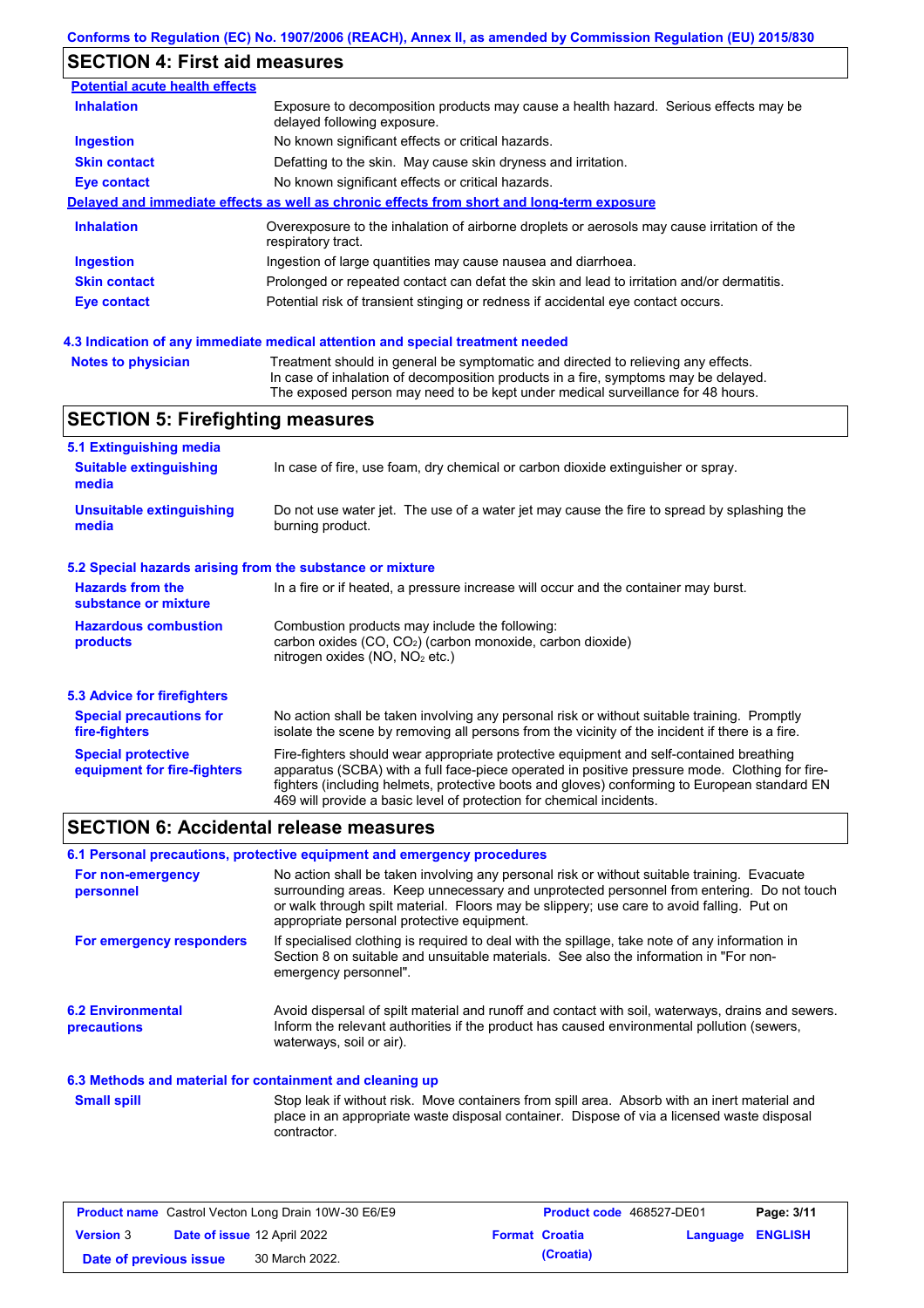# **SECTION 6: Accidental release measures**

| Large spill                               | Stop leak if without risk. Move containers from spill area. Prevent entry into sewers, water<br>courses, basements or confined areas. Contain and collect spillage with non-combustible,<br>absorbent material e.g. sand, earth, vermiculite or diatomaceous earth and place in container<br>for disposal according to local regulations. Dispose of via a licensed waste disposal contractor. |
|-------------------------------------------|------------------------------------------------------------------------------------------------------------------------------------------------------------------------------------------------------------------------------------------------------------------------------------------------------------------------------------------------------------------------------------------------|
| 6.4 Reference to other<br><b>sections</b> | See Section 1 for emergency contact information.<br>See Section 5 for firefighting measures.<br>See Section 8 for information on appropriate personal protective equipment.<br>See Section 12 for environmental precautions.<br>See Section 13 for additional waste treatment information.                                                                                                     |

# **SECTION 7: Handling and storage**

| 7.1 Precautions for safe handling                                                    |                                                                                                                                                                                                                                                                                                                                                                                                                                                                                          |
|--------------------------------------------------------------------------------------|------------------------------------------------------------------------------------------------------------------------------------------------------------------------------------------------------------------------------------------------------------------------------------------------------------------------------------------------------------------------------------------------------------------------------------------------------------------------------------------|
| <b>Protective measures</b>                                                           | Put on appropriate personal protective equipment.                                                                                                                                                                                                                                                                                                                                                                                                                                        |
| <b>Advice on general</b><br>occupational hygiene                                     | Eating, drinking and smoking should be prohibited in areas where this material is handled,<br>stored and processed. Wash thoroughly after handling. Remove contaminated clothing and<br>protective equipment before entering eating areas. See also Section 8 for additional<br>information on hygiene measures.                                                                                                                                                                         |
| <b>7.2 Conditions for safe</b><br>storage, including any<br><b>incompatibilities</b> | Store in accordance with local requlations. Store in a dry, cool and well-ventilated area, away<br>from incompatible materials (see Section 10). Keep away from heat and direct sunlight. Keep<br>container tightly closed and sealed until ready for use. Containers that have been opened must<br>be carefully resealed and kept upright to prevent leakage. Store and use only in equipment/<br>containers designed for use with this product. Do not store in unlabelled containers. |
| <b>Not suitable</b>                                                                  | Prolonged exposure to elevated temperature                                                                                                                                                                                                                                                                                                                                                                                                                                               |
| 7.3 Specific end use(s)                                                              |                                                                                                                                                                                                                                                                                                                                                                                                                                                                                          |
| <b>Recommendations</b>                                                               | See section 1.2 and Exposure scenarios in annex, if applicable.                                                                                                                                                                                                                                                                                                                                                                                                                          |

### **SECTION 8: Exposure controls/personal protection**

### **8.1 Control parameters**

#### **Occupational exposure limits** No exposure limit value known.

Whilst specific OELs for certain components may be shown in this section, other components may be present in any mist, vapour or dust produced. Therefore, the specific OELs may not be applicable to the product as a whole and are provided for guidance only.

**Recommended monitoring procedures** If this product contains ingredients with exposure limits, personal, workplace atmosphere or biological monitoring may be required to determine the effectiveness of the ventilation or other control measures and/or the necessity to use respiratory protective equipment. Reference should be made to monitoring standards, such as the following: European Standard EN 689 (Workplace atmospheres - Guidance for the assessment of exposure by inhalation to chemical agents for comparison with limit values and measurement strategy) European Standard EN 14042 (Workplace atmospheres - Guide for the application and use of procedures for the assessment of exposure to chemical and biological agents) European Standard EN 482 (Workplace atmospheres - General requirements for the performance of procedures for the measurement of chemical agents) Reference to national guidance documents for methods for the determination of hazardous substances will also be required.

### **Derived No Effect Level**

No DNELs/DMELs available.

### **Predicted No Effect Concentration**

No PNECs available

| <b>8.2 Exposure controls</b>                                     |                                                                                                                                                                                                                                                                                                                                                                                                                                                                                                                                                                                                                                                                                                                                                                                                                                                                                                                                                                                                         |
|------------------------------------------------------------------|---------------------------------------------------------------------------------------------------------------------------------------------------------------------------------------------------------------------------------------------------------------------------------------------------------------------------------------------------------------------------------------------------------------------------------------------------------------------------------------------------------------------------------------------------------------------------------------------------------------------------------------------------------------------------------------------------------------------------------------------------------------------------------------------------------------------------------------------------------------------------------------------------------------------------------------------------------------------------------------------------------|
| <b>Appropriate engineering</b><br>controls                       | Provide exhaust ventilation or other engineering controls to keep the relevant airborne<br>concentrations below their respective occupational exposure limits.<br>All activities involving chemicals should be assessed for their risks to health, to ensure<br>exposures are adequately controlled. Personal protective equipment should only be considered<br>after other forms of control measures (e.g. engineering controls) have been suitably evaluated.<br>Personal protective equipment should conform to appropriate standards, be suitable for use, be<br>kept in good condition and properly maintained.<br>Your supplier of personal protective equipment should be consulted for advice on selection and<br>appropriate standards. For further information contact your national organisation for standards.<br>The final choice of protective equipment will depend upon a risk assessment. It is important to<br>ensure that all items of personal protective equipment are compatible. |
| Individual protection measures                                   |                                                                                                                                                                                                                                                                                                                                                                                                                                                                                                                                                                                                                                                                                                                                                                                                                                                                                                                                                                                                         |
| <b>Deadling in October 11/2 structure District 4014/20 FOIFO</b> | <b>Benedict 4144</b>                                                                                                                                                                                                                                                                                                                                                                                                                                                                                                                                                                                                                                                                                                                                                                                                                                                                                                                                                                                    |

|                        | <b>Product name</b> Castrol Vecton Long Drain 10W-30 E6/E9 | <b>Product code</b> 468527-DE01 |                         | Page: 4/11 |
|------------------------|------------------------------------------------------------|---------------------------------|-------------------------|------------|
| <b>Version 3</b>       | Date of issue 12 April 2022                                | <b>Format Croatia</b>           | <b>Language ENGLISH</b> |            |
| Date of previous issue | 30 March 2022.                                             | (Croatia)                       |                         |            |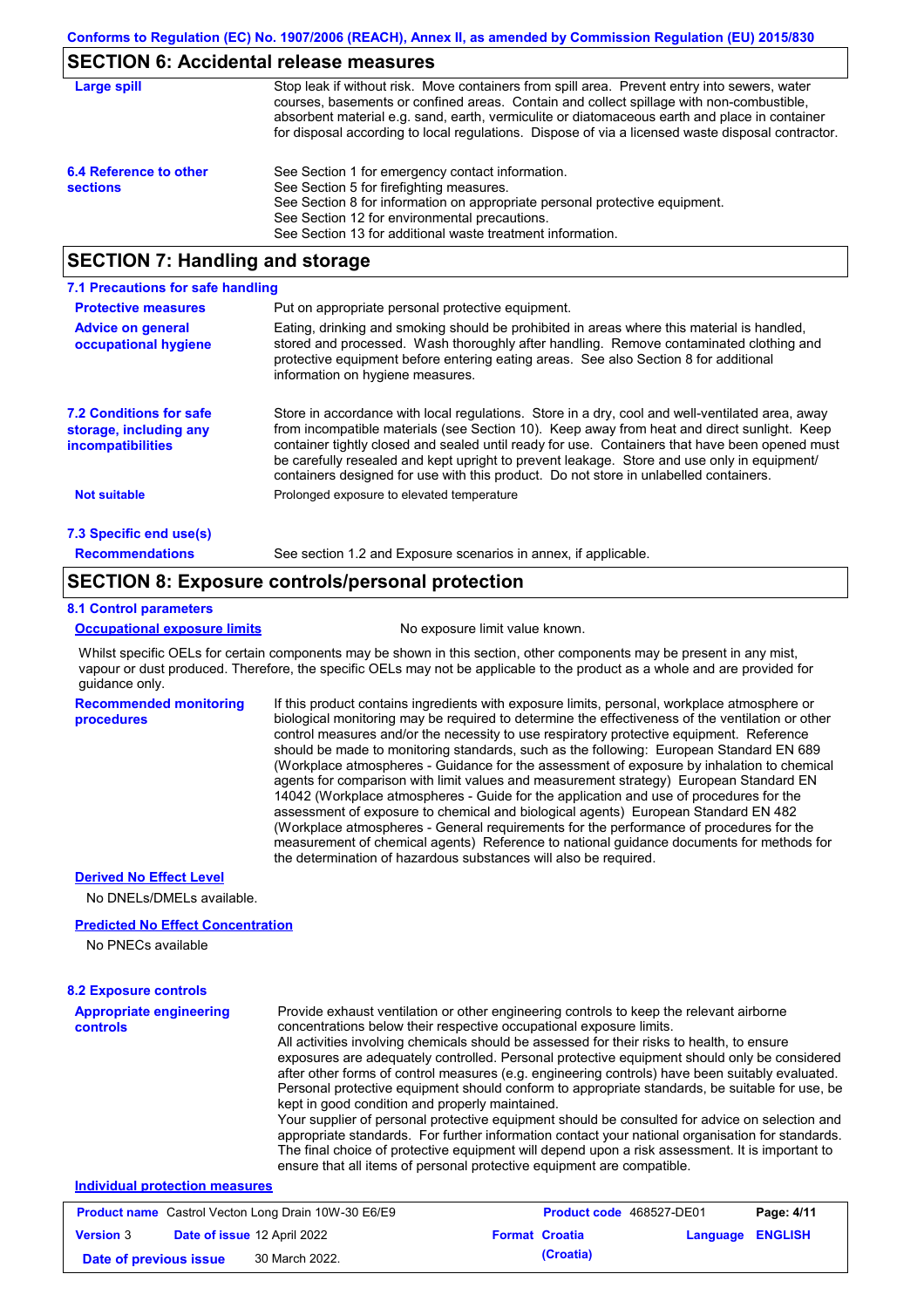# **SECTION 8: Exposure controls/personal protection**

| <b>Hygiene measures</b>                              | Wash hands, forearms and face thoroughly after handling chemical products, before eating,<br>smoking and using the lavatory and at the end of the working period. Ensure that eyewash<br>stations and safety showers are close to the workstation location.                                                                                                                                                                                                                                                                                                                                                                                       |
|------------------------------------------------------|---------------------------------------------------------------------------------------------------------------------------------------------------------------------------------------------------------------------------------------------------------------------------------------------------------------------------------------------------------------------------------------------------------------------------------------------------------------------------------------------------------------------------------------------------------------------------------------------------------------------------------------------------|
| <b>Respiratory protection</b>                        | In case of insufficient ventilation, wear suitable respiratory equipment.<br>The correct choice of respiratory protection depends upon the chemicals being handled, the<br>conditions of work and use, and the condition of the respiratory equipment. Safety procedures<br>should be developed for each intended application. Respiratory protection equipment should<br>therefore be chosen in consultation with the supplier/manufacturer and with a full assessment<br>of the working conditions.                                                                                                                                             |
| <b>Eye/face protection</b><br><b>Skin protection</b> | Safety glasses with side shields.                                                                                                                                                                                                                                                                                                                                                                                                                                                                                                                                                                                                                 |
| <b>Hand protection</b>                               | <b>General Information:</b>                                                                                                                                                                                                                                                                                                                                                                                                                                                                                                                                                                                                                       |
|                                                      | Because specific work environments and material handling practices vary, safety procedures<br>should be developed for each intended application. The correct choice of protective gloves<br>depends upon the chemicals being handled, and the conditions of work and use. Most gloves<br>provide protection for only a limited time before they must be discarded and replaced (even the<br>best chemically resistant gloves will break down after repeated chemical exposures).                                                                                                                                                                  |
|                                                      | Gloves should be chosen in consultation with the supplier / manufacturer and taking account of<br>a full assessment of the working conditions.                                                                                                                                                                                                                                                                                                                                                                                                                                                                                                    |
|                                                      | Recommended: Nitrile gloves.<br><b>Breakthrough time:</b>                                                                                                                                                                                                                                                                                                                                                                                                                                                                                                                                                                                         |
|                                                      | Breakthrough time data are generated by glove manufacturers under laboratory test conditions<br>and represent how long a glove can be expected to provide effective permeation resistance. It<br>is important when following breakthrough time recommendations that actual workplace<br>conditions are taken into account. Always consult with your glove supplier for up-to-date<br>technical information on breakthrough times for the recommended glove type.<br>Our recommendations on the selection of gloves are as follows:                                                                                                                |
|                                                      | Continuous contact:                                                                                                                                                                                                                                                                                                                                                                                                                                                                                                                                                                                                                               |
|                                                      | Gloves with a minimum breakthrough time of 240 minutes, or >480 minutes if suitable gloves<br>can be obtained.<br>If suitable gloves are not available to offer that level of protection, gloves with shorter<br>breakthrough times may be acceptable as long as appropriate glove maintenance and<br>replacement regimes are determined and adhered to.                                                                                                                                                                                                                                                                                          |
|                                                      | Short-term / splash protection:                                                                                                                                                                                                                                                                                                                                                                                                                                                                                                                                                                                                                   |
|                                                      | Recommended breakthrough times as above.<br>It is recognised that for short-term, transient exposures, gloves with shorter breakthrough times<br>may commonly be used. Therefore, appropriate maintenance and replacement regimes must<br>be determined and rigorously followed.                                                                                                                                                                                                                                                                                                                                                                  |
|                                                      | <b>Glove Thickness:</b>                                                                                                                                                                                                                                                                                                                                                                                                                                                                                                                                                                                                                           |
|                                                      | For general applications, we recommend gloves with a thickness typically greater than 0.35 mm.                                                                                                                                                                                                                                                                                                                                                                                                                                                                                                                                                    |
|                                                      | It should be emphasised that glove thickness is not necessarily a good predictor of glove<br>resistance to a specific chemical, as the permeation efficiency of the glove will be dependent<br>on the exact composition of the glove material. Therefore, glove selection should also be based<br>on consideration of the task requirements and knowledge of breakthrough times.<br>Glove thickness may also vary depending on the glove manufacturer, the glove type and the<br>glove model. Therefore, the manufacturers' technical data should always be taken into account<br>to ensure selection of the most appropriate glove for the task. |
|                                                      | Note: Depending on the activity being conducted, gloves of varying thickness may be required<br>for specific tasks. For example:                                                                                                                                                                                                                                                                                                                                                                                                                                                                                                                  |
|                                                      | • Thinner gloves (down to 0.1 mm or less) may be required where a high degree of manual<br>dexterity is needed. However, these gloves are only likely to give short duration protection and<br>would normally be just for single use applications, then disposed of.                                                                                                                                                                                                                                                                                                                                                                              |
|                                                      | • Thicker gloves (up to 3 mm or more) may be required where there is a mechanical (as well<br>as a chemical) risk i.e. where there is abrasion or puncture potential.                                                                                                                                                                                                                                                                                                                                                                                                                                                                             |

|                        | <b>Product name</b> Castrol Vecton Long Drain 10W-30 E6/E9 | <b>Product code</b> 468527-DE01 |                         | Page: 5/11 |
|------------------------|------------------------------------------------------------|---------------------------------|-------------------------|------------|
| <b>Version 3</b>       | <b>Date of issue 12 April 2022</b>                         | <b>Format Croatia</b>           | <b>Language ENGLISH</b> |            |
| Date of previous issue | 30 March 2022.                                             | (Croatia)                       |                         |            |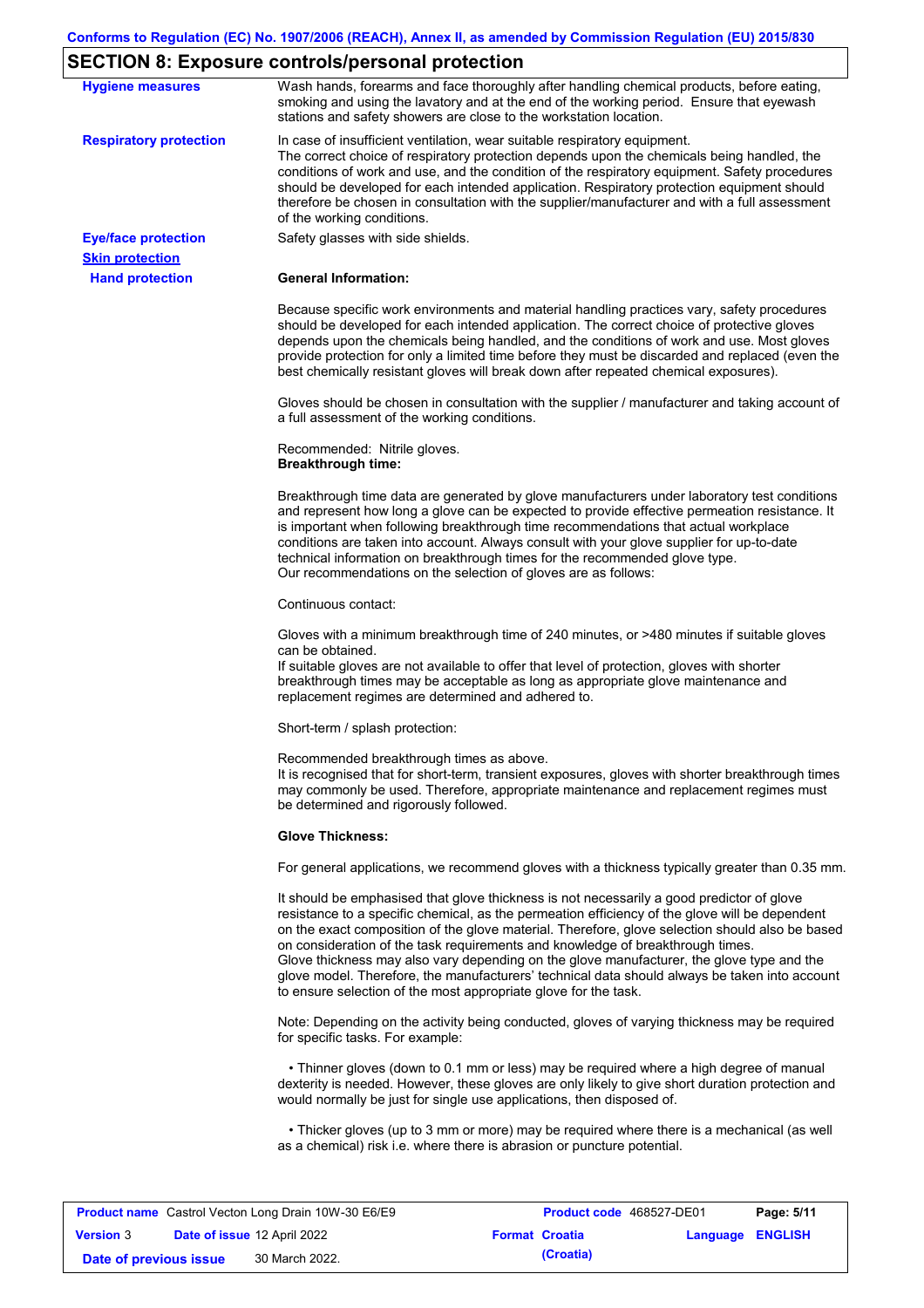# **SECTION 8: Exposure controls/personal protection**

| <b>Skin and body</b>                             | Use of protective clothing is good industrial practice.<br>Personal protective equipment for the body should be selected based on the task being<br>performed and the risks involved and should be approved by a specialist before handling this<br>product.<br>Cotton or polyester/cotton overalls will only provide protection against light superficial<br>contamination that will not soak through to the skin. Overalls should be laundered on a regular<br>basis. When the risk of skin exposure is high (e.g. when cleaning up spillages or if there is a<br>risk of splashing) then chemical resistant aprons and/or impervious chemical suits and boots<br>will be required. |
|--------------------------------------------------|---------------------------------------------------------------------------------------------------------------------------------------------------------------------------------------------------------------------------------------------------------------------------------------------------------------------------------------------------------------------------------------------------------------------------------------------------------------------------------------------------------------------------------------------------------------------------------------------------------------------------------------------------------------------------------------|
| <b>Refer to standards:</b>                       | Respiratory protection: EN 529<br>Gloves: EN 420, EN 374<br>Eye protection: EN 166<br>Filtering half-mask: EN 149<br>Filtering half-mask with valve: EN 405<br>Half-mask: EN 140 plus filter<br>Full-face mask: EN 136 plus filter<br>Particulate filters: EN 143<br>Gas/combined filters: EN 14387                                                                                                                                                                                                                                                                                                                                                                                   |
| <b>Environmental exposure</b><br><b>controls</b> | Emissions from ventilation or work process equipment should be checked to ensure they<br>comply with the requirements of environmental protection legislation. In some cases, fume<br>scrubbers, filters or engineering modifications to the process equipment will be necessary to<br>reduce emissions to acceptable levels.                                                                                                                                                                                                                                                                                                                                                         |

# **SECTION 9: Physical and chemical properties**

The conditions of measurement of all properties are at standard temperature and pressure unless otherwise indicated.

### **9.1 Information on basic physical and chemical properties**

| <b>Appearance</b>                               |                                       |
|-------------------------------------------------|---------------------------------------|
| <b>Physical state</b>                           | Liguid.                               |
| <b>Colour</b>                                   | Amber.                                |
| <b>Odour</b>                                    | Not available.                        |
| <b>Odour threshold</b>                          | Not available.                        |
| рH                                              | Not applicable.                       |
| <b>Melting point/freezing point</b>             | Not available.                        |
| Initial boiling point and boiling<br>range      | Not available.                        |
| <b>Pour point</b>                               | -42 °C                                |
| <b>Flash point</b>                              | Open cup: 232°C (449.6°F) [Cleveland] |
| <b>Evaporation rate</b>                         | Not available.                        |
| <b>Flammability (solid, gas)</b>                | Not available.                        |
| Upper/lower flammability or<br>explosive limits | Not available.                        |
| <b>Vanour processo</b>                          | Alot availahla                        |

| vapour pr <del>essure</del>                                | <u>ivul avaliabic.</u>                                                         |           |         |                         |          |                          |                            |
|------------------------------------------------------------|--------------------------------------------------------------------------------|-----------|---------|-------------------------|----------|--------------------------|----------------------------|
|                                                            |                                                                                |           |         | Vapour Pressure at 20°C |          | Vapour pressure at 50°C  |                            |
|                                                            | <b>Ingredient name</b>                                                         | mm Hg kPa |         | <b>Method</b>           | mm<br>Hg | kPa                      | <b>Method</b>              |
|                                                            | Distillates (petroleum),<br>hydrotreated heavy<br>paraffinic                   | < 0.08    | < 0.011 | <b>ASTM D 5191</b>      |          |                          |                            |
|                                                            | Lubricating oils<br>(petroleum), C20-50,<br>hydrotreated neutral oil-<br>based | < 0.08    | < 0.011 | <b>ASTM D 5191</b>      |          |                          |                            |
|                                                            | Distillates (petroleum),<br>solvent-dewaxed<br>heavy paraffinic                | < 0.08    | < 0.011 | <b>ASTM D 5191</b>      |          |                          |                            |
|                                                            | Distillates (petroleum),<br>hydrotreated light<br>paraffinic                   | < 0.08    | < 0.011 | <b>ASTM D 5191</b>      |          |                          |                            |
| <b>Vapour density</b>                                      | Not available.                                                                 |           |         |                         |          |                          |                            |
| <b>Relative density</b>                                    | Not available.                                                                 |           |         |                         |          |                          |                            |
| <b>Density</b>                                             | $<$ 1000 kg/m <sup>3</sup> (<1 g/cm <sup>3</sup> ) at 15 <sup>°</sup> C        |           |         |                         |          |                          |                            |
| <b>Solubility(ies)</b>                                     | insoluble in water.                                                            |           |         |                         |          |                          |                            |
| <b>Product name</b> Castrol Vecton Long Drain 10W-30 E6/E9 |                                                                                |           |         |                         |          | Product code 468527-DE01 | Page: 6/11                 |
| Date of issue 12 April 2022<br><b>Version 3</b>            |                                                                                |           |         | <b>Format Croatia</b>   |          |                          | <b>ENGLISH</b><br>Language |

**Date of previous issue 30 March 2022. (Croatia) (Croatia)**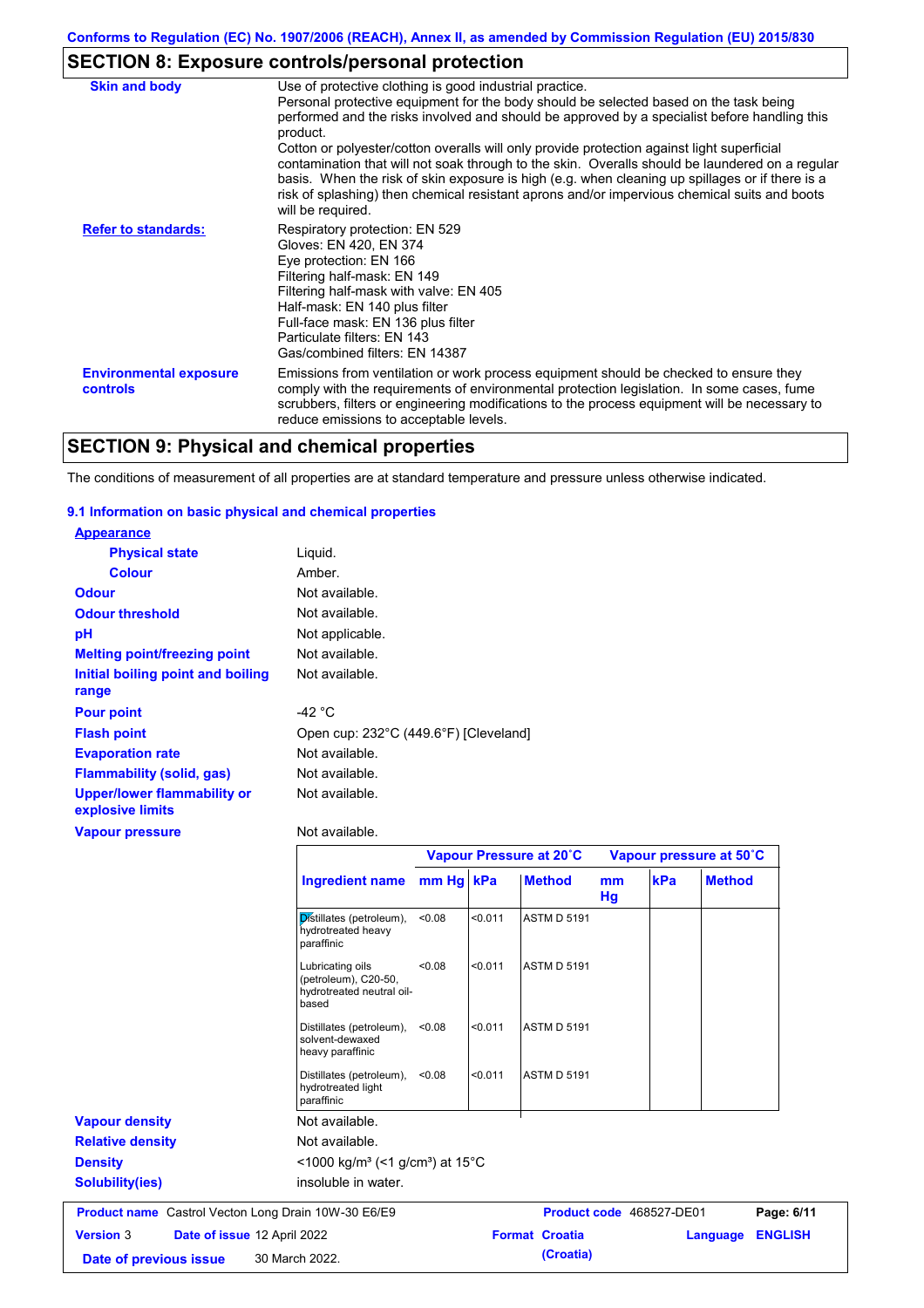# **SECTION 9: Physical and chemical properties**

| <b>Partition coefficient: n-octanol/</b><br>water | Not applicable.                                                                                                                           |     |     |               |  |
|---------------------------------------------------|-------------------------------------------------------------------------------------------------------------------------------------------|-----|-----|---------------|--|
| <b>Auto-ignition temperature</b>                  | <b>Ingredient name</b>                                                                                                                    | °C  | °F  | <b>Method</b> |  |
|                                                   | reaction mass of isomers of:<br>C7-9-alkyl 3-(3,5-di-tert-butyl-<br>4-hydroxyphenyl) propionate                                           | 365 | 689 |               |  |
| <b>Decomposition temperature</b>                  | Not available.                                                                                                                            |     |     |               |  |
| <b>Viscosity</b>                                  | Kinematic: 83.4 mm <sup>2</sup> /s (83.4 cSt) at $40^{\circ}$ C<br>Kinematic: 11.7 to 12.5 mm <sup>2</sup> /s (11.7 to 12.5 cSt) at 100°C |     |     |               |  |
| <b>Explosive properties</b>                       | Not available.                                                                                                                            |     |     |               |  |
| <b>Oxidising properties</b>                       | Not available.                                                                                                                            |     |     |               |  |
| <b>Particle characteristics</b>                   |                                                                                                                                           |     |     |               |  |
| <b>Median particle size</b>                       | Not applicable.                                                                                                                           |     |     |               |  |
| 9.2 Other information                             |                                                                                                                                           |     |     |               |  |
| No additional information.                        |                                                                                                                                           |     |     |               |  |

# **SECTION 10: Stability and reactivity**

| <b>10.1 Reactivity</b>                            | No specific test data available for this product. Refer to Conditions to avoid and Incompatible<br>materials for additional information.                                |
|---------------------------------------------------|-------------------------------------------------------------------------------------------------------------------------------------------------------------------------|
| <b>10.2 Chemical stability</b>                    | The product is stable.                                                                                                                                                  |
| <b>10.3 Possibility of</b><br>hazardous reactions | Under normal conditions of storage and use, hazardous reactions will not occur.<br>Under normal conditions of storage and use, hazardous polymerisation will not occur. |
| <b>10.4 Conditions to avoid</b>                   | Avoid all possible sources of ignition (spark or flame).                                                                                                                |
| <b>10.5 Incompatible materials</b>                | Reactive or incompatible with the following materials: oxidising materials.                                                                                             |
| <b>10.6 Hazardous</b><br>decomposition products   | Under normal conditions of storage and use, hazardous decomposition products should not be<br>produced.                                                                 |

# **SECTION 11: Toxicological information**

| 11.1 Information on toxicological effects                  |                                                                                                                     |
|------------------------------------------------------------|---------------------------------------------------------------------------------------------------------------------|
| <b>Acute toxicity estimates</b>                            |                                                                                                                     |
| Not available.                                             |                                                                                                                     |
| <b>Information on likely</b><br>routes of exposure         | Routes of entry anticipated: Dermal, Inhalation.                                                                    |
| <b>Potential acute health effects</b>                      |                                                                                                                     |
| <b>Inhalation</b>                                          | Exposure to decomposition products may cause a health hazard. Serious effects may be<br>delayed following exposure. |
| <b>Ingestion</b>                                           | No known significant effects or critical hazards.                                                                   |
| <b>Skin contact</b>                                        | Defatting to the skin. May cause skin dryness and irritation.                                                       |
| <b>Eye contact</b>                                         | No known significant effects or critical hazards.                                                                   |
|                                                            | Symptoms related to the physical, chemical and toxicological characteristics                                        |
| <b>Inhalation</b>                                          | No specific data.                                                                                                   |
| <b>Ingestion</b>                                           | No specific data.                                                                                                   |
| <b>Skin contact</b>                                        | Adverse symptoms may include the following:<br><i>irritation</i><br>dryness<br>cracking                             |
| <b>Eye contact</b>                                         | No specific data.                                                                                                   |
|                                                            | Delayed and immediate effects as well as chronic effects from short and long-term exposure                          |
| <b>Inhalation</b>                                          | Overexposure to the inhalation of airborne droplets or aerosols may cause irritation of the<br>respiratory tract.   |
| <b>Ingestion</b>                                           | Ingestion of large quantities may cause nausea and diarrhoea.                                                       |
| <b>Skin contact</b>                                        | Prolonged or repeated contact can defat the skin and lead to irritation and/or dermatitis.                          |
|                                                            |                                                                                                                     |
| <b>Product name</b> Castrol Vecton Long Drain 10W-30 E6/E9 | Product code 468527-DE01<br>Page: 7/11                                                                              |
| <b>Version 3</b>                                           | <b>Format Croatia</b><br>Date of issue 12 April 2022<br><b>ENGLISH</b><br>Language                                  |
| Date of previous issue                                     | (Croatia)<br>30 March 2022.                                                                                         |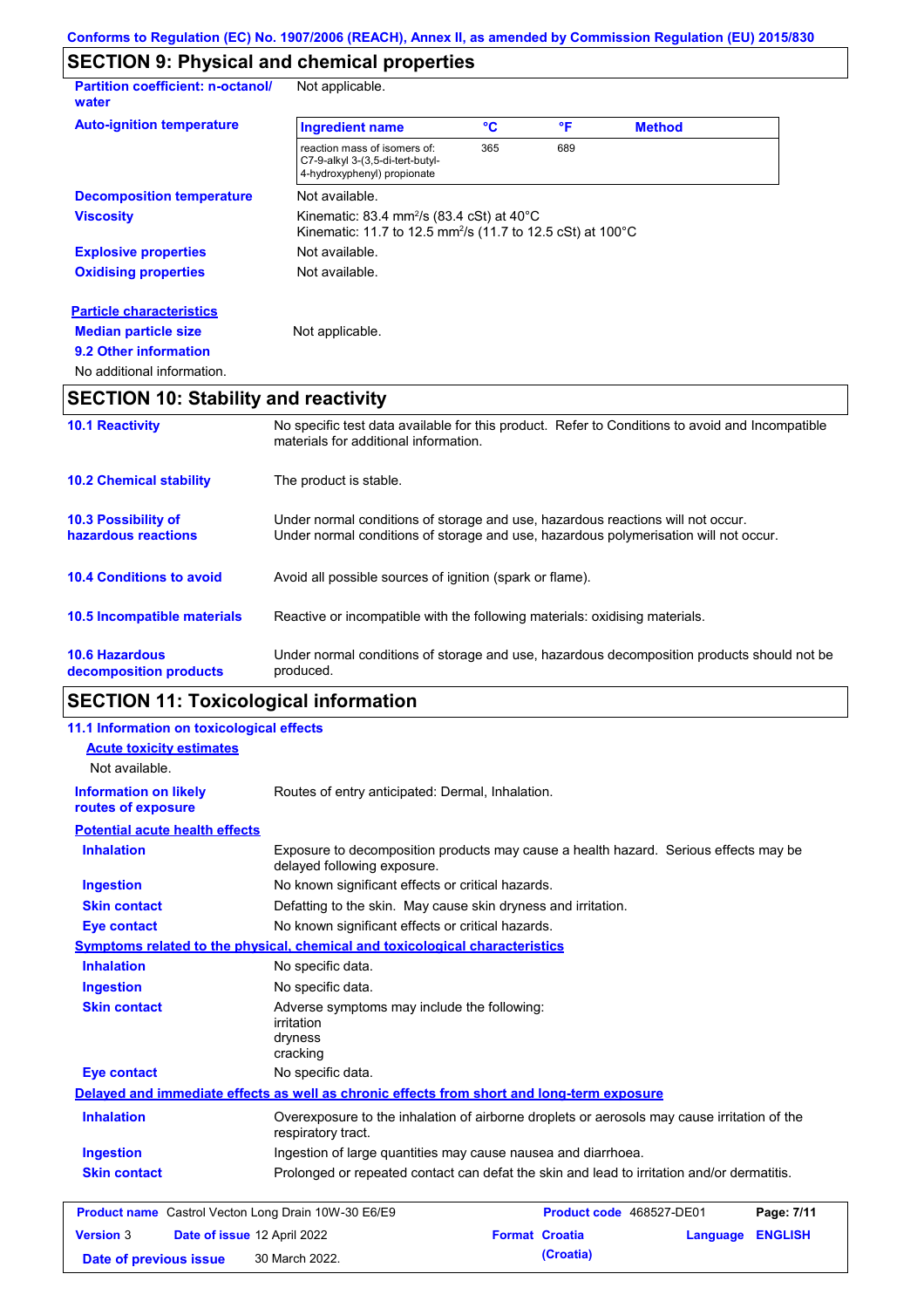# **SECTION 11: Toxicological information**

| <b>Eye contact</b>                      | Potential risk of transient stinging or redness if accidental eye contact occurs.                                                                                                                                                                                                                                                                                                                        |
|-----------------------------------------|----------------------------------------------------------------------------------------------------------------------------------------------------------------------------------------------------------------------------------------------------------------------------------------------------------------------------------------------------------------------------------------------------------|
| <b>Potential chronic health effects</b> |                                                                                                                                                                                                                                                                                                                                                                                                          |
| General                                 | USED ENGINE OILS<br>Combustion products resulting from the operation of internal combustion engines contaminate<br>engine oils during use. Used engine oil may contain hazardous components which have the<br>potential to cause skin cancer. Frequent or prolonged contact with all types and makes of used<br>engine oil must therefore be avoided and a high standard of personal hygiene maintained. |
| <b>Carcinogenicity</b>                  | No known significant effects or critical hazards.                                                                                                                                                                                                                                                                                                                                                        |
| <b>Mutagenicity</b>                     | No known significant effects or critical hazards.                                                                                                                                                                                                                                                                                                                                                        |
| <b>Developmental effects</b>            | No known significant effects or critical hazards.                                                                                                                                                                                                                                                                                                                                                        |
| <b>Fertility effects</b>                | No known significant effects or critical hazards.                                                                                                                                                                                                                                                                                                                                                        |

# **SECTION 12: Ecological information**

**12.1 Toxicity Environmental hazards** Not classified as dangerous

**12.2 Persistence and degradability** Expected to be biodegradable.

# **12.3 Bioaccumulative potential**

This product is not expected to bioaccumulate through food chains in the environment.

| <b>12.4 Mobility in soil</b>                            |                                                                      |
|---------------------------------------------------------|----------------------------------------------------------------------|
| <b>Soil/water partition</b><br><b>coefficient (Koc)</b> | Not available.                                                       |
| <b>Mobility</b>                                         | Spillages may penetrate the soil causing ground water contamination. |

### **12.5 Results of PBT and vPvB assessment**

Product does not meet the criteria for PBT or vPvB according to Regulation (EC) No. 1907/2006, Annex XIII.

### **12.6 Other adverse effects**

| Other ecological information Spills may form a film on water surfaces causing physical damage to organisms. Oxygen |
|--------------------------------------------------------------------------------------------------------------------|
| transfer could also be impaired.                                                                                   |

# **SECTION 13: Disposal considerations**

| <b>13.1 Waste treatment methods</b> |                                                                                                                                                                      |
|-------------------------------------|----------------------------------------------------------------------------------------------------------------------------------------------------------------------|
| <b>Product</b>                      |                                                                                                                                                                      |
| <b>Methods of disposal</b>          | Where possible, arrange for product to be recycled. Dispose of via an authorised person/<br>licensed waste disposal contractor in accordance with local regulations. |
| <b>Hazardous waste</b>              | Yes.                                                                                                                                                                 |
| European waste catalogue (EWC)      |                                                                                                                                                                      |
|                                     |                                                                                                                                                                      |

| Waste code | <b>Waste designation</b>                                         |
|------------|------------------------------------------------------------------|
| 13 02 05*  | Imineral-based non-chlorinated engine, gear and lubricating oils |

However, deviation from the intended use and/or the presence of any potential contaminants may require an alternative waste disposal code to be assigned by the end user.

| <b>Packaging</b>           |                                                                                                                                                                                                                                         |
|----------------------------|-----------------------------------------------------------------------------------------------------------------------------------------------------------------------------------------------------------------------------------------|
| <b>Methods of disposal</b> | Where possible, arrange for product to be recycled. Dispose of via an authorised person/<br>licensed waste disposal contractor in accordance with local regulations.                                                                    |
| <b>Special precautions</b> | This material and its container must be disposed of in a safe way. Empty containers or liners<br>may retain some product residues. Avoid dispersal of spilt material and runoff and contact with<br>soil, waterways, drains and sewers. |
| <b>References</b>          | Commission 2014/955/EU<br>Directive 2008/98/EC                                                                                                                                                                                          |

|                        | <b>Product name</b> Castrol Vecton Long Drain 10W-30 E6/E9 | <b>Product code</b> 468527-DE01 |                         | Page: 8/11 |
|------------------------|------------------------------------------------------------|---------------------------------|-------------------------|------------|
| <b>Version 3</b>       | Date of issue 12 April 2022                                | <b>Format Croatia</b>           | <b>Language ENGLISH</b> |            |
| Date of previous issue | 30 March 2022.                                             | (Croatia)                       |                         |            |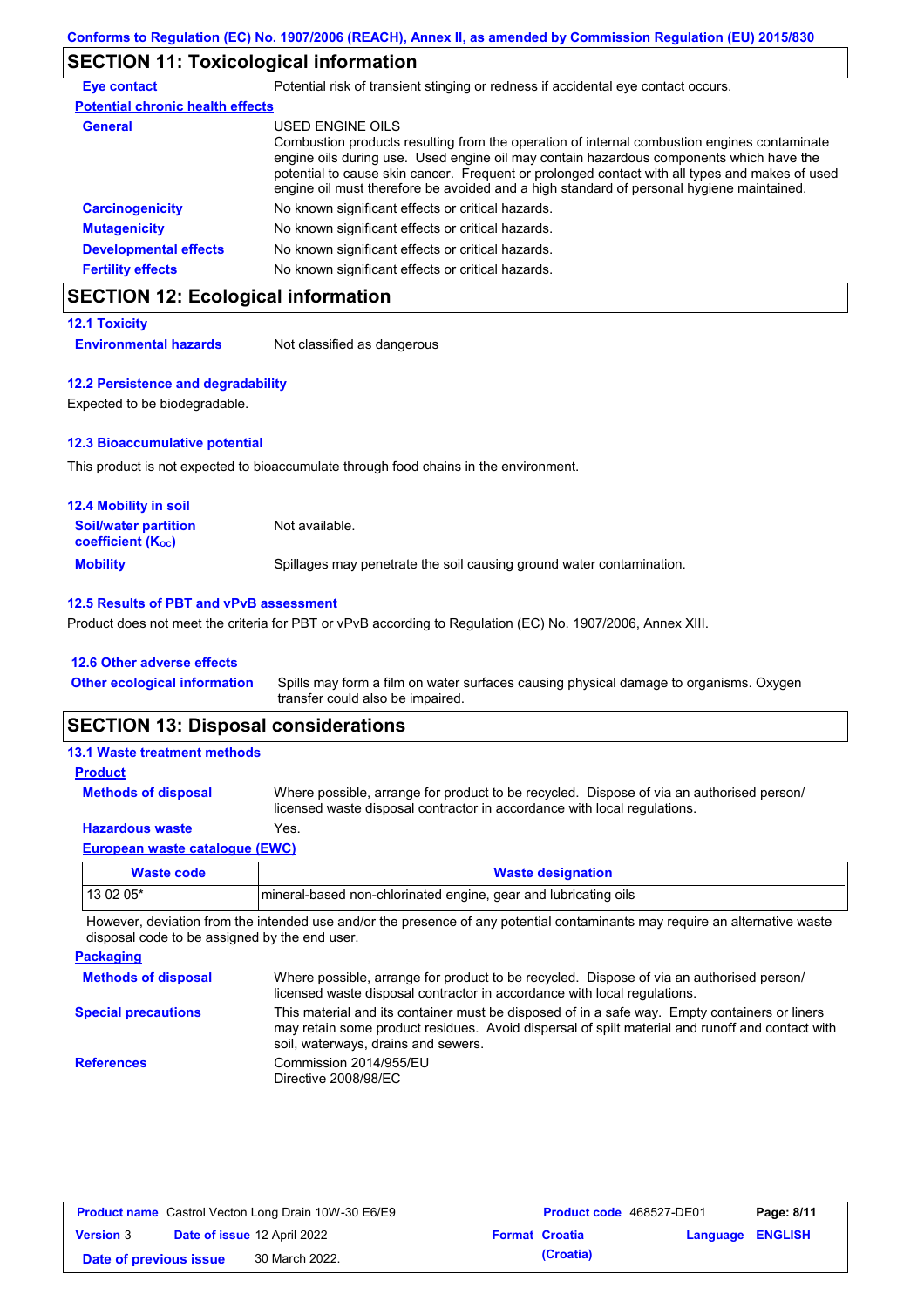#### - - - - - - - - - Not regulated. Not regulated. Not regulated. - - - **SECTION 14: Transport information ADR/RID IMDG IATA 14.1 UN number 14.2 UN proper shipping name 14.3 Transport hazard class(es) 14.4 Packing group ADN Additional information 14.5 Environmental hazards** No. 1980 | No. 1980 | No. 1980 | No. 1980 | No. 1980 | No. 1980 | No. 1980 | No. 1980 | No. 1980 | No. 1980 | Not regulated. - -<br>No. - -

**14.6 Special precautions for user** Not available.

#### **14.7 Transport in bulk according to IMO instruments**

Not available.

## **SECTION 15: Regulatory information**

**Other regulations REACH Status** The company, as identified in Section 1, sells this product in the EU in compliance with the current requirements of REACH. **15.1 Safety, health and environmental regulations/legislation specific for the substance or mixture EU Regulation (EC) No. 1907/2006 (REACH) Annex XIV - List of substances subject to authorisation Substances of very high concern** None of the components are listed. All components are listed or exempted. All components are listed or exempted. At least one component is not listed. All components are listed or exempted. All components are active or exempted. All components are listed or exempted. At least one component is not listed. **United States inventory (TSCA 8b) Australia inventory (AIIC) Canada inventory China inventory (IECSC) Japan inventory (CSCL) Korea inventory (KECI) Philippines inventory (PICCS) Taiwan Chemical Substances Inventory (TCSI)** All components are listed or exempted. **Ozone depleting substances (1005/2009/EU)** Not listed. **Prior Informed Consent (PIC) (649/2012/EU)** None of the components are listed. **Annex XIV EU Regulation (EC) No. 1907/2006 (REACH) Annex XVII - Restrictions on the manufacture, placing on the market and use of certain dangerous substances, mixtures and articles** Not applicable.

|                        | <b>Product name</b> Castrol Vecton Long Drain 10W-30 E6/E9 | <b>Product code</b> 468527-DE01 |                         | Page: 9/11 |
|------------------------|------------------------------------------------------------|---------------------------------|-------------------------|------------|
| <b>Version 3</b>       | <b>Date of issue 12 April 2022</b>                         | <b>Format Croatia</b>           | <b>Language ENGLISH</b> |            |
| Date of previous issue | 30 March 2022.                                             | (Croatia)                       |                         |            |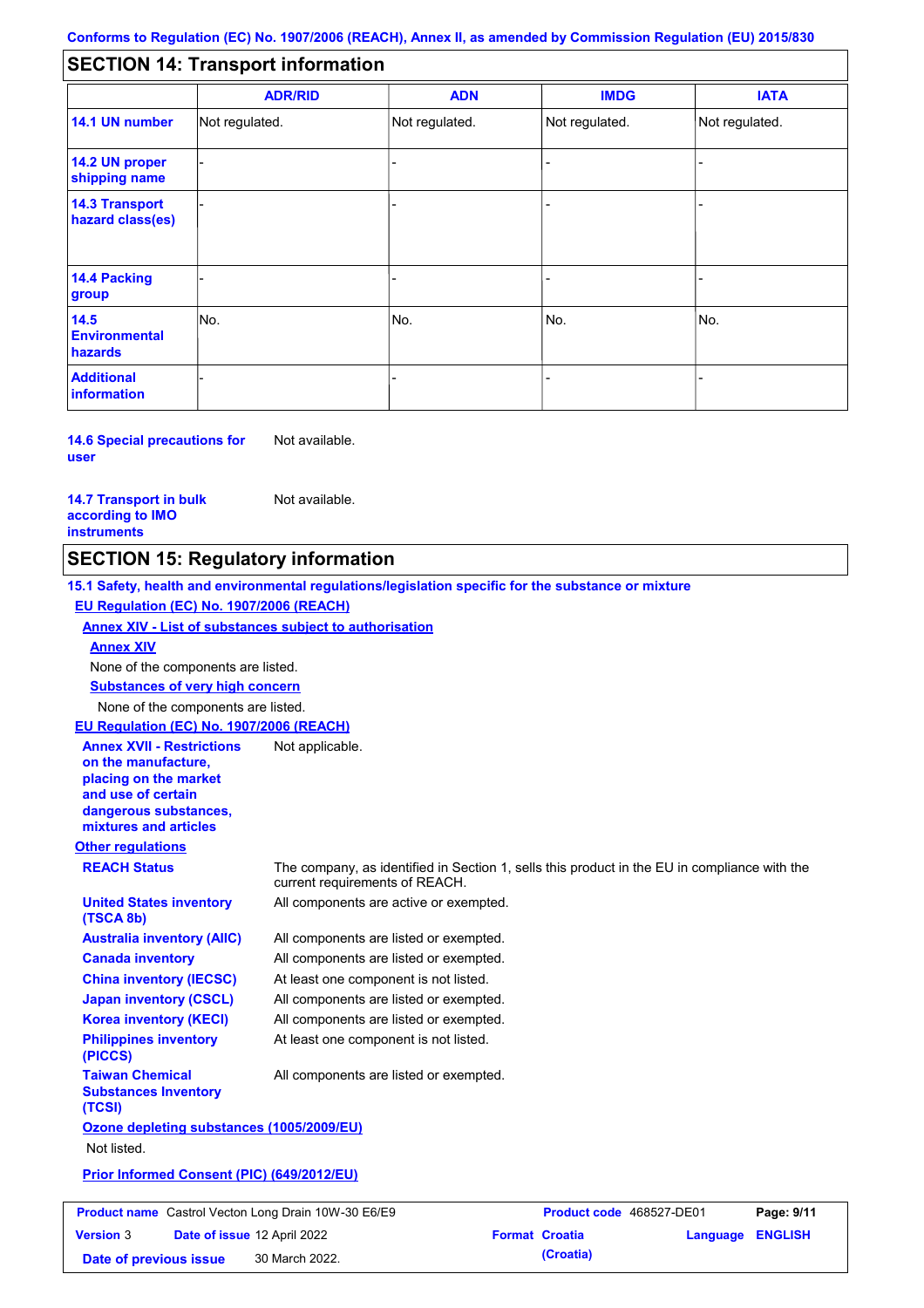# **SECTION 15: Regulatory information**

Not listed.

**Persistent Organic Pollutants** Not listed.

### **EU - Water framework directive - Priority substances**

None of the components are listed.

### **Seveso Directive**

This product is not controlled under the Seveso Directive.

| <b>15.2 Chemical safety</b> | A Chemical Safety Assessment has been carried out for one or more of the substances within  |
|-----------------------------|---------------------------------------------------------------------------------------------|
| assessment                  | this mixture. A Chemical Safety Assessment has not been carried out for the mixture itself. |

# **SECTION 16: Other information**

| <b>Abbreviations and acronyms</b> | ADN = European Provisions concerning the International Carriage of Dangerous Goods by    |
|-----------------------------------|------------------------------------------------------------------------------------------|
|                                   | Inland Waterway                                                                          |
|                                   | ADR = The European Agreement concerning the International Carriage of Dangerous Goods by |
|                                   | Road                                                                                     |
|                                   | ATE = Acute Toxicity Estimate                                                            |
|                                   | <b>BCF</b> = Bioconcentration Factor                                                     |
|                                   | CAS = Chemical Abstracts Service                                                         |
|                                   | CLP = Classification, Labelling and Packaging Regulation [Regulation (EC) No. 1272/2008] |
|                                   | CSA = Chemical Safety Assessment                                                         |
|                                   | CSR = Chemical Safety Report                                                             |
|                                   | DMEL = Derived Minimal Effect Level                                                      |
|                                   | DNEL = Derived No Effect Level                                                           |
|                                   | EINECS = European Inventory of Existing Commercial chemical Substances                   |
|                                   | ES = Exposure Scenario                                                                   |
|                                   | EUH statement = CLP-specific Hazard statement                                            |
|                                   | EWC = European Waste Catalogue                                                           |
|                                   | GHS = Globally Harmonized System of Classification and Labelling of Chemicals            |
|                                   | IATA = International Air Transport Association                                           |
|                                   | IBC = Intermediate Bulk Container                                                        |
|                                   | IMDG = International Maritime Dangerous Goods                                            |
|                                   | LogPow = logarithm of the octanol/water partition coefficient                            |
|                                   | MARPOL = International Convention for the Prevention of Pollution From Ships, 1973 as    |
|                                   | modified by the Protocol of 1978. ("Marpol" = marine pollution)                          |
|                                   | OECD = Organisation for Economic Co-operation and Development                            |
|                                   | PBT = Persistent, Bioaccumulative and Toxic                                              |
|                                   | <b>PNEC</b> = Predicted No Effect Concentration                                          |
|                                   | REACH = Registration, Evaluation, Authorisation and Restriction of Chemicals Regulation  |
|                                   | [Regulation (EC) No. 1907/2006]                                                          |
|                                   | RID = The Regulations concerning the International Carriage of Dangerous Goods by Rail   |
|                                   | <b>RRN = REACH Registration Number</b>                                                   |
|                                   | SADT = Self-Accelerating Decomposition Temperature                                       |
|                                   | SVHC = Substances of Very High Concern                                                   |
|                                   | STOT-RE = Specific Target Organ Toxicity - Repeated Exposure                             |
|                                   | STOT-SE = Specific Target Organ Toxicity - Single Exposure                               |
|                                   | TWA = Time weighted average                                                              |
|                                   | $UN = United Nations$                                                                    |
|                                   | $UVCB = Complex\;hydrocarbon\; substance$                                                |
|                                   | VOC = Volatile Organic Compound                                                          |
|                                   | vPvB = Very Persistent and Very Bioaccumulative                                          |
|                                   | Varies = may contain one or more of the following $64741-88-4$ / RRN 01-2119488706-23,   |
|                                   | 64741-89-5 / RRN 01-2119487067-30, 64741-95-3 / RRN 01-2119487081-40, 64741-96-4/ RRN    |
|                                   | 01-2119483621-38, 64742-01-4 / RRN 01-2119488707-21, 64742-44-5 / RRN                    |
|                                   | 01-2119985177-24, 64742-45-6, 64742-52-5 / RRN 01-2119467170-45, 64742-53-6 / RRN        |
|                                   | 01-2119480375-34, 64742-54-7 / RRN 01-2119484627-25, 64742-55-8 / RRN                    |
|                                   | 01-2119487077-29, 64742-56-9 / RRN 01-2119480132-48, 64742-57-0 / RRN                    |
|                                   | 01-2119489287-22, 64742-58-1, 64742-62-7 / RRN 01-2119480472-38, 64742-63-8,             |
|                                   | 64742-65-0 / RRN 01-2119471299-27, 64742-70-7 / RRN 01-2119487080-42, 72623-85-9 /       |
|                                   | RRN 01-2119555262-43, 72623-86-0 / RRN 01-2119474878-16, 72623-87-1 / RRN                |
|                                   | 01-2119474889-13                                                                         |

### **Procedure used to derive the classification according to Regulation (EC) No. 1272/2008 [CLP/GHS]**

| <b>Classification</b>                           |                                                            | <b>Justification</b>     |          |                |  |
|-------------------------------------------------|------------------------------------------------------------|--------------------------|----------|----------------|--|
| Not classified.                                 |                                                            |                          |          |                |  |
|                                                 | <b>Product name</b> Castrol Vecton Long Drain 10W-30 E6/E9 | Product code 468527-DE01 |          | Page: 10/11    |  |
| Date of issue 12 April 2022<br><b>Version 3</b> |                                                            | <b>Format Croatia</b>    | Language | <b>ENGLISH</b> |  |
| Date of previous issue                          | 30 March 2022.                                             | (Croatia)                |          |                |  |